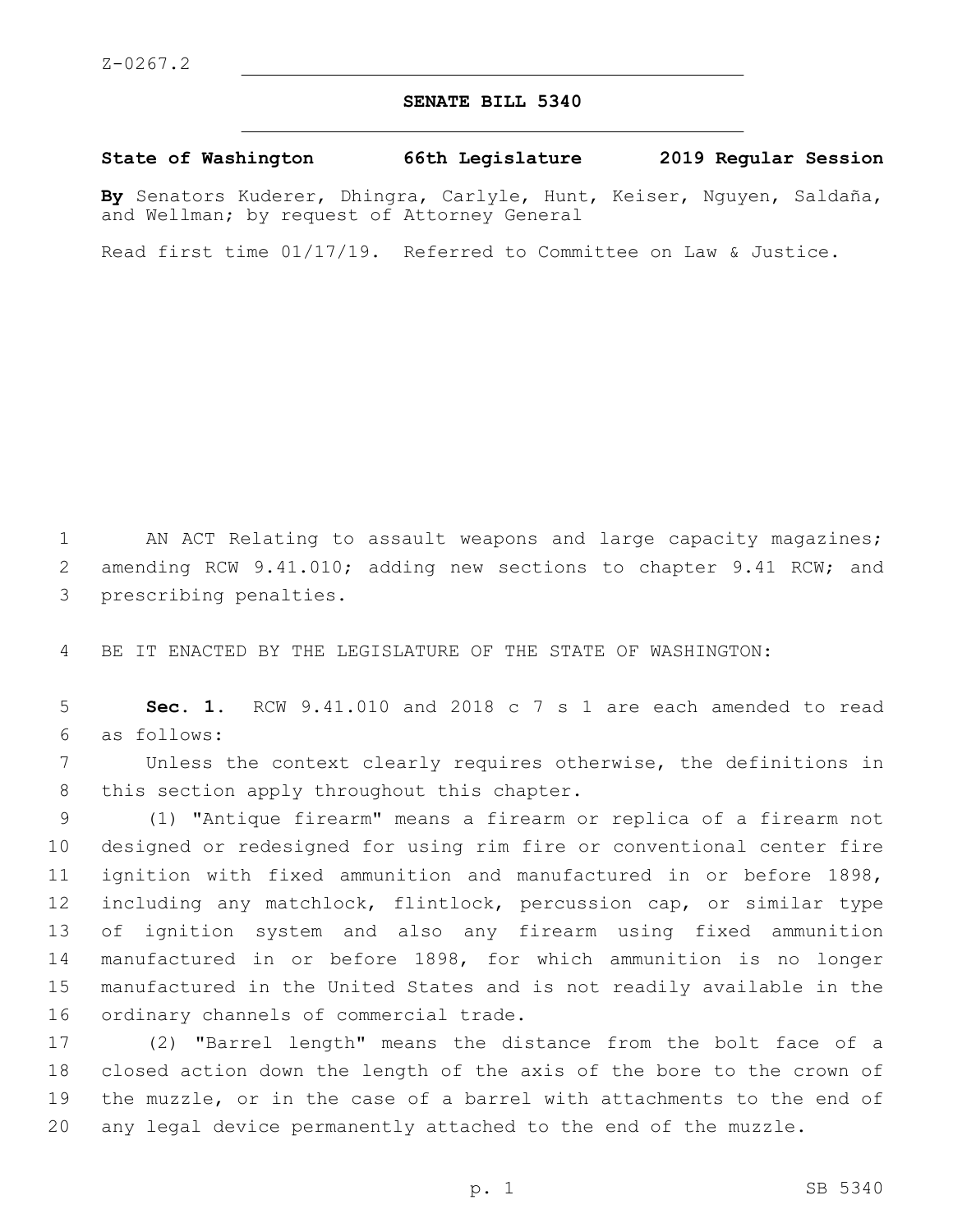(3) "Bump-fire stock" means a butt stock designed to be attached to a semiautomatic firearm with the effect of increasing the rate of fire achievable with the semiautomatic firearm to that of a fully automatic firearm by using the energy from the recoil of the firearm to generate reciprocating action that facilitates repeated activation 6 of the trigger.

(4) "Crime of violence" means:7

 (a) Any of the following felonies, as now existing or hereafter amended: Any felony defined under any law as a class A felony or an attempt to commit a class A felony, criminal solicitation of or criminal conspiracy to commit a class A felony, manslaughter in the first degree, manslaughter in the second degree, indecent liberties if committed by forcible compulsion, kidnapping in the second degree, arson in the second degree, assault in the second degree, assault of 15 a child in the second degree, extortion in the first degree, burglary 16 in the second degree, residential burglary, and robbery in the second 17 degree;

 (b) Any conviction for a felony offense in effect at any time prior to June 6, 1996, which is comparable to a felony classified as a crime of violence in (a) of this subsection; and

 (c) Any federal or out-of-state conviction for an offense comparable to a felony classified as a crime of violence under (a) or 23 (b) of this subsection.

 (5) "Curio or relic" has the same meaning as provided in 27 25 C.F.R. Sec. 478.11.

 (6) "Dealer" means a person engaged in the business of selling firearms at wholesale or retail who has, or is required to have, a federal firearms license under 18 U.S.C. Sec. 923(a). A person who does not have, and is not required to have, a federal firearms license under 18 U.S.C. Sec. 923(a), is not a dealer if that person makes only occasional sales, exchanges, or purchases of firearms for the enhancement of a personal collection or for a hobby, or sells all or part of his or her personal collection of firearms.

 (7) "Family or household member" means "family" or "household 35 member" as used in RCW 10.99.020.

 (8) "Felony" means any felony offense under the laws of this state or any federal or out-of-state offense comparable to a felony 38 offense under the laws of this state.

 (9) "Felony firearm offender" means a person who has previously been convicted or found not guilty by reason of insanity in this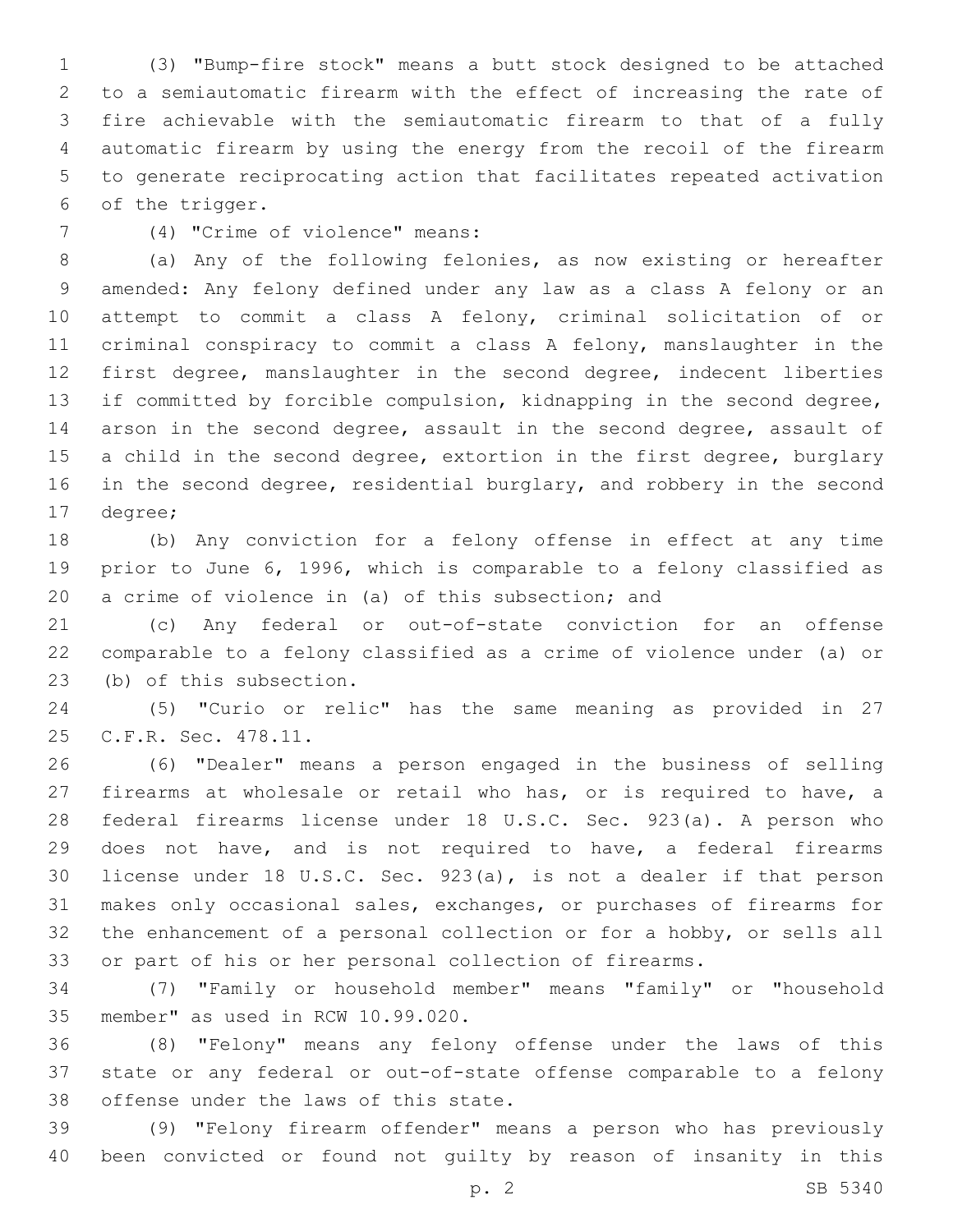state of any felony firearm offense. A person is not a felony firearm offender under this chapter if any and all qualifying offenses have been the subject of an expungement, pardon, annulment, certificate, or rehabilitation, or other equivalent procedure based on a finding of the rehabilitation of the person convicted or a pardon, annulment, or other equivalent procedure based on a finding of innocence.

- (10) "Felony firearm offense" means:7
- 

8 (a) Any felony offense that is a violation of this chapter;

9 (b) A violation of RCW 9A.36.045;

10 (c) A violation of RCW 9A.56.300;

11 (d) A violation of RCW 9A.56.310;

 (e) Any felony offense if the offender was armed with a firearm 13 in the commission of the offense.

 (11) "Firearm" means a weapon or device from which a projectile or projectiles may be fired by an explosive such as gunpowder. "Firearm" does not include a flare gun or other pyrotechnic visual distress signaling device, or a powder-actuated tool or other device designed solely to be used for construction purposes.

19 (12) "Gun" has the same meaning as firearm.

 (13) "Law enforcement officer" includes a general authority Washington peace officer as defined in RCW 10.93.020, or a specially commissioned Washington peace officer as defined in RCW 10.93.020. "Law enforcement officer" also includes a limited authority Washington peace officer as defined in RCW 10.93.020 if such officer is duly authorized by his or her employer to carry a concealed 26 pistol.

 (14) "Lawful permanent resident" has the same meaning afforded a person "lawfully admitted for permanent residence" in 8 U.S.C. Sec. 29 1101(a)(20).

 (15) "Licensed collector" means a person who is federally 31 licensed under 18 U.S.C. Sec. 923(b).

 (16) "Licensed dealer" means a person who is federally licensed 33 under 18 U.S.C. Sec. 923(a).

- 34 (17) "Loaded" means:
- (a) There is a cartridge in the chamber of the firearm;

 (b) Cartridges are in a clip that is locked in place in the 37 firearm;

 (c) There is a cartridge in the cylinder of the firearm, if the 39 firearm is a revolver;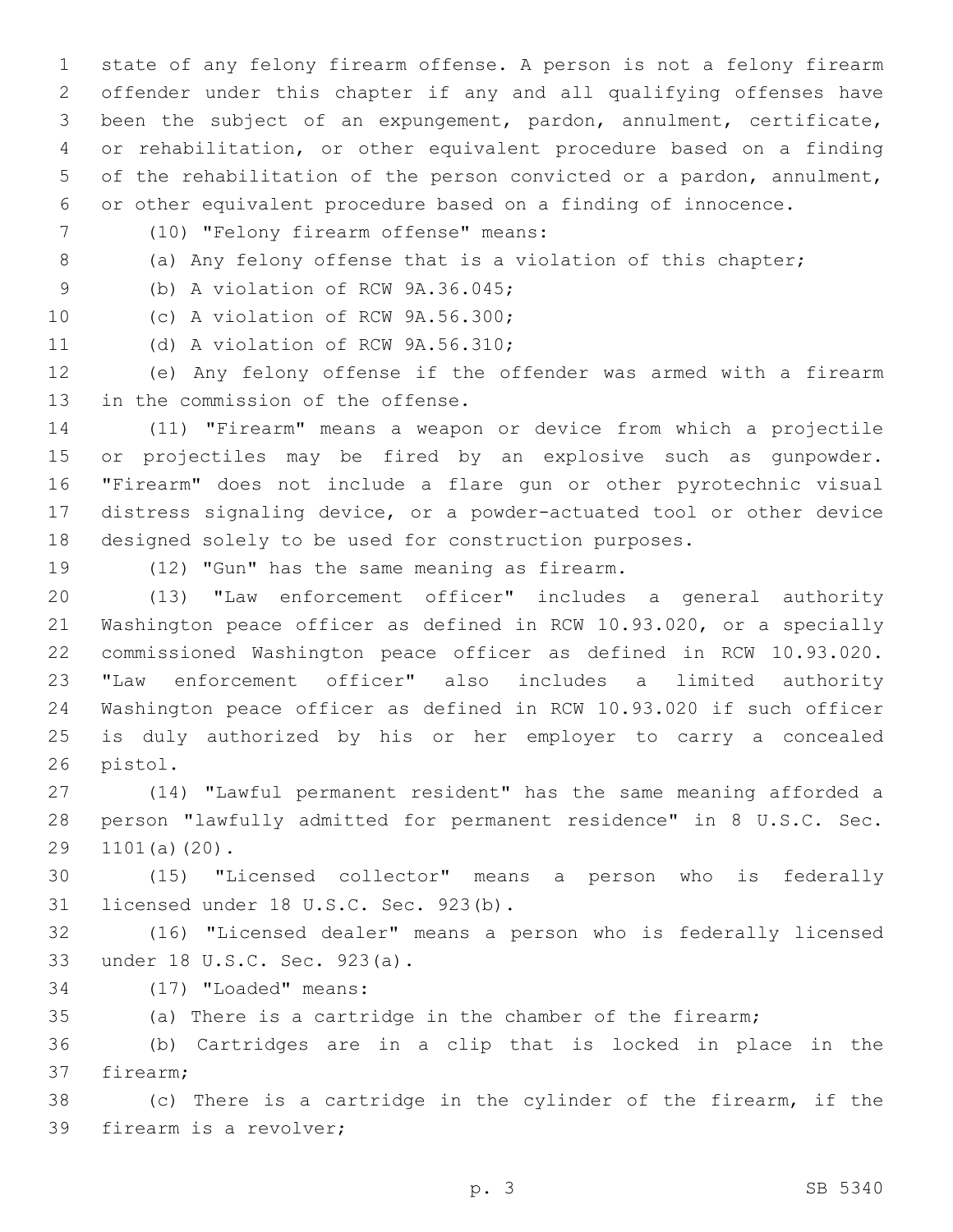(d) There is a cartridge in the tube or magazine that is inserted 2 in the action; or

 (e) There is a ball in the barrel and the firearm is capped or 4 primed if the firearm is a muzzle loader.

 (18) "Machine gun" means any firearm known as a machine gun, mechanical rifle, submachine gun, or any other mechanism or instrument not requiring that the trigger be pressed for each shot and having a reservoir clip, disc, drum, belt, or other separable mechanical device for storing, carrying, or supplying ammunition which can be loaded into the firearm, mechanism, or instrument, and fired therefrom at the rate of five or more shots per second.

 (19) "Nonimmigrant alien" means a person defined as such in 8 13 U.S.C. Sec. 1101(a)(15).

 (20) "Person" means any individual, corporation, company, association, firm, partnership, club, organization, society, joint 16 stock company, or other legal entity.

 (21) "Pistol" means any firearm with a barrel less than sixteen inches in length, or is designed to be held and fired by the use of a 19 single hand.

 (22) "Rifle" means a weapon designed or redesigned, made or remade, and intended to be fired from the shoulder and designed or redesigned, made or remade, and intended to use the energy of the explosive in a fixed metallic cartridge to fire only a single projectile through a rifled bore for each single pull of the trigger.

 (23) "Sale" and "sell" mean the actual approval of the delivery of a firearm in consideration of payment or promise of payment.

 (24) "Serious offense" means any of the following felonies or a felony attempt to commit any of the following felonies, as now 29 existing or hereafter amended:

30 (a) Any crime of violence;

 (b) Any felony violation of the uniform controlled substances act, chapter 69.50 RCW, that is classified as a class B felony or that has a maximum term of imprisonment of at least ten years;

34 (c) Child molestation in the second degree;

(d) Incest when committed against a child under age fourteen;

36 (e) Indecent liberties;

37 (f) Leading organized crime;

(g) Promoting prostitution in the first degree;

39 (h) Rape in the third degree;

(i) Drive-by shooting;40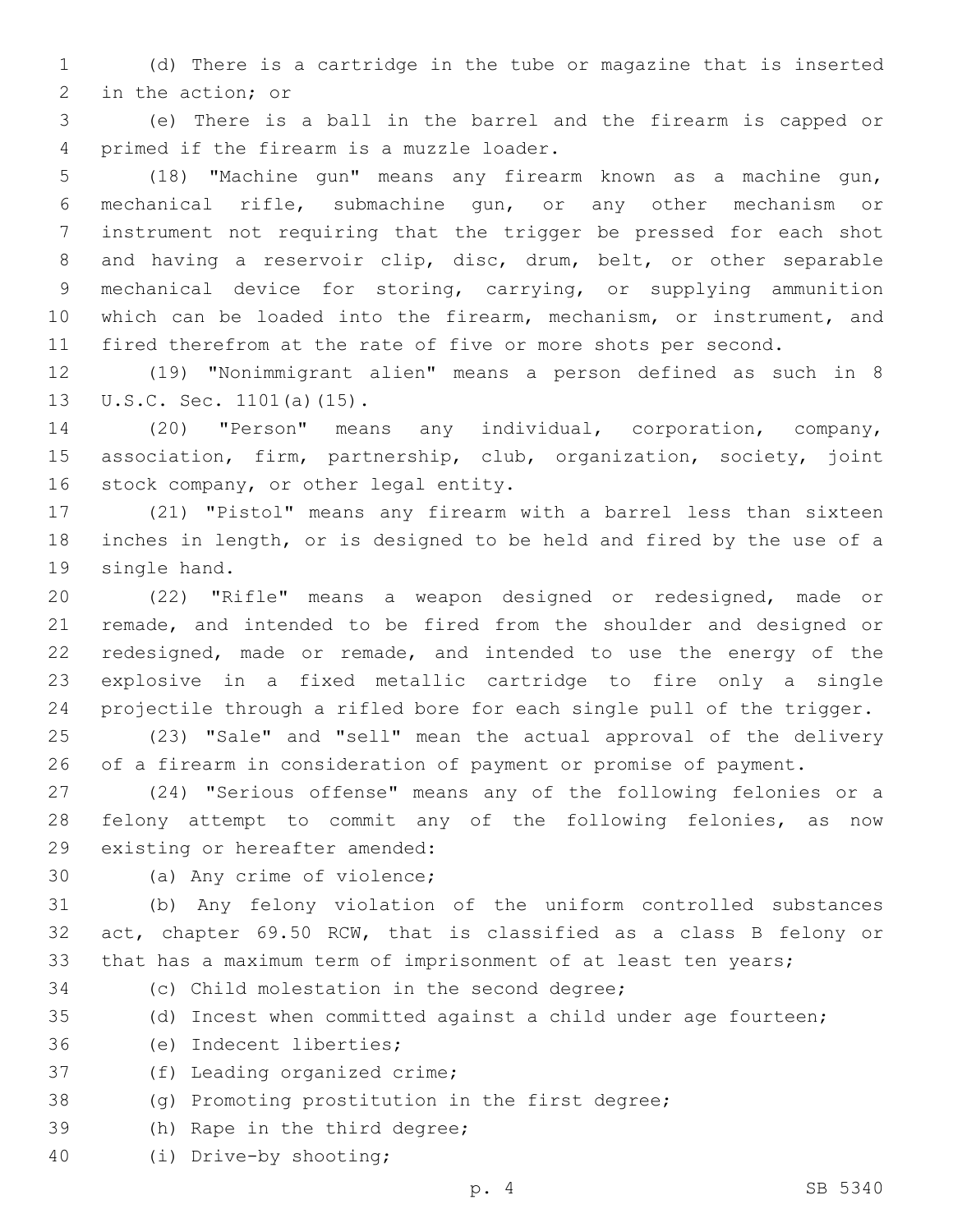- 
- (j) Sexual exploitation;1

 (k) Vehicular assault, when caused by the operation or driving of a vehicle by a person while under the influence of intoxicating liquor or any drug or by the operation or driving of a vehicle in a 5 reckless manner;

 (l) Vehicular homicide, when proximately caused by the driving of any vehicle by any person while under the influence of intoxicating liquor or any drug as defined by RCW 46.61.502, or by the operation 9 of any vehicle in a reckless manner;

 (m) Any other class B felony offense with a finding of sexual motivation, as "sexual motivation" is defined under RCW 9.94A.030;

 (n) Any other felony with a deadly weapon verdict under RCW 13 9.94A.825;

 (o) Any felony offense in effect at any time prior to June 6, 1996, that is comparable to a serious offense, or any federal or out- of-state conviction for an offense that under the laws of this state would be a felony classified as a serious offense; or

18 (p) Any felony conviction under RCW 9.41.115.

 (25) "Short-barreled rifle" means a rifle having one or more barrels less than sixteen inches in length and any weapon made from a rifle by any means of modification if such modified weapon has an 22 overall length of less than twenty-six inches.

 (26) "Short-barreled shotgun" means a shotgun having one or more barrels less than eighteen inches in length and any weapon made from a shotgun by any means of modification if such modified weapon has an 26 overall length of less than twenty-six inches.

 (27) "Shotgun" means a weapon with one or more barrels, designed 28 or redesigned, made or remade, and intended to be fired from the shoulder and designed or redesigned, made or remade, and intended to use the energy of the explosive in a fixed shotgun shell to fire through a smooth bore either a number of ball shot or a single 32 projectile for each single pull of the trigger.

 (28) "Transfer" means the intended delivery of a firearm to another person without consideration of payment or promise of payment including, but not limited to, gifts and loans. "Transfer" does not include the delivery of a firearm owned or leased by an entity licensed or qualified to do business in the state of Washington to, or return of such a firearm by, any of that entity's employees or agents, defined to include volunteers participating in an honor guard, for lawful purposes in the ordinary course of business.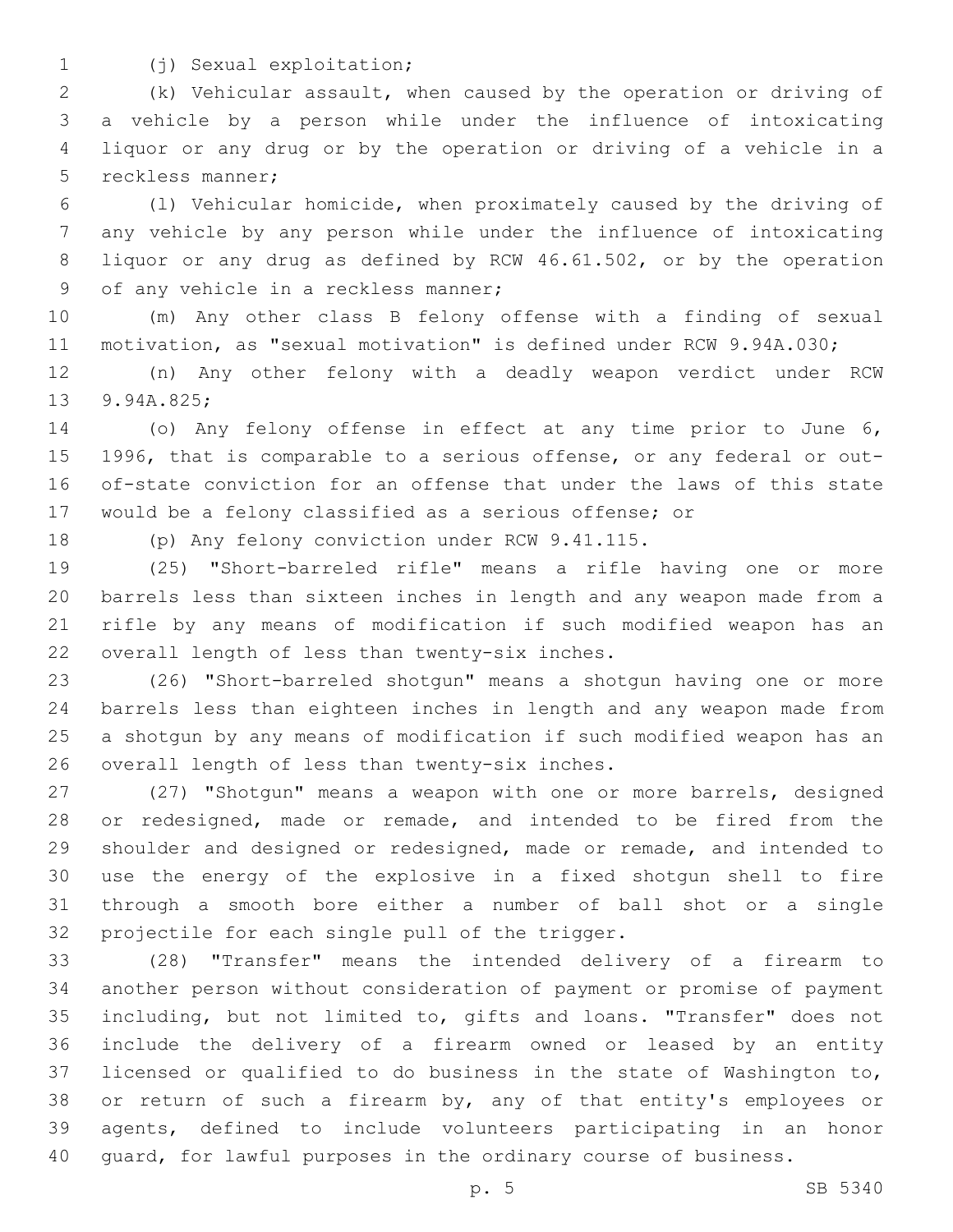| 1           | (29) "Unlicensed person" means any person who is not a licensed    |
|-------------|--------------------------------------------------------------------|
| 2           | dealer under this chapter.                                         |
| 3           | (30) "Assault weapon" means:                                       |
| 4           | (a) Any of the following specific firearms or a copycat weapon,    |
| 5           | regardless of which company produced and manufactured the firearm: |
| 6           | (i) AK-47 in all forms;                                            |
| 7           | (ii) AK-74 in all forms;                                           |
| 8           | (iii) Algimec AGM-1 type semi-auto;                                |
| $\mathsf 9$ | (iv) American Arms Spectre da Semiautomatic carbine;               |
| 10          | (v) AR15, M16, or M4 in all forms;                                 |
| 11          | (vi) AR 180 type semi-auto;                                        |
| 12          | (vii) Argentine L.S.R. semi-auto;                                  |
| 13          | (viii) Australian Automatic;                                       |
| 14          | (ix) Auto-Ordnance Thompson M1 and 1927 Semi-Automatics;           |
| 15          | (x) Barrett .50 cal light semi-auto;                               |
| 16          | (xi) Barrett .50 cal M87;                                          |
| 17          | (xii) Barrett .50 cal M107A1;                                      |
| 18          | (xiii) Barrett REC7;                                               |
| 19          | (xiv) Beretta AR70/S70 type semi-auto;                             |
| 20          | (xv) Bushmaster Carbon 15;                                         |
| 21          | (xvi) Bushmaster ACR;                                              |
| 22          | (xvii) Bushmaster XM-15;                                           |
| 23          | (xviii) Bushmaster MOE;                                            |
| 24          | (xix) Calico models M100 and M900;                                 |
| 25          | (xx) CETME Sporter;                                                |
| 26          | (xxi) CIS SR 88 type semi-auto;                                    |
| 27          | (xxii) Colt CAR 15;                                                |
| 28          | $(xxiii)$ Daewoo K-1;                                              |
| 29          | $(xxiv)$ Daewoo $K-2$ ;                                            |
| 30          | (xxv) Dragunov Semi-Auto;                                          |
| 31          | (xxvi) Fabrique Nationale FAL in all forms;                        |
| 32          | (xxvii) Fabrique Nationale F2000;                                  |
| 33          | (xxviii) Fabrique Nationale L1A1 Sporter;                          |
| 34          | (xxix) Fabrique Nationale M249S;                                   |
| 35          | (xxx) Fabrique Nationale PS90;                                     |
| 36          | (xxxi) Fabrique Nationale SCAR;                                    |
| 37          | (xxxii) FAMAS .223 Semi-Auto;                                      |
| 38          | (xxxiii) Galil;                                                    |
| 39          | (xxxiv) Heckler & Koch G3 in all forms;                            |
| 40          | <u>(xxxv) Heckler &amp; Koch HK-41/91;</u>                         |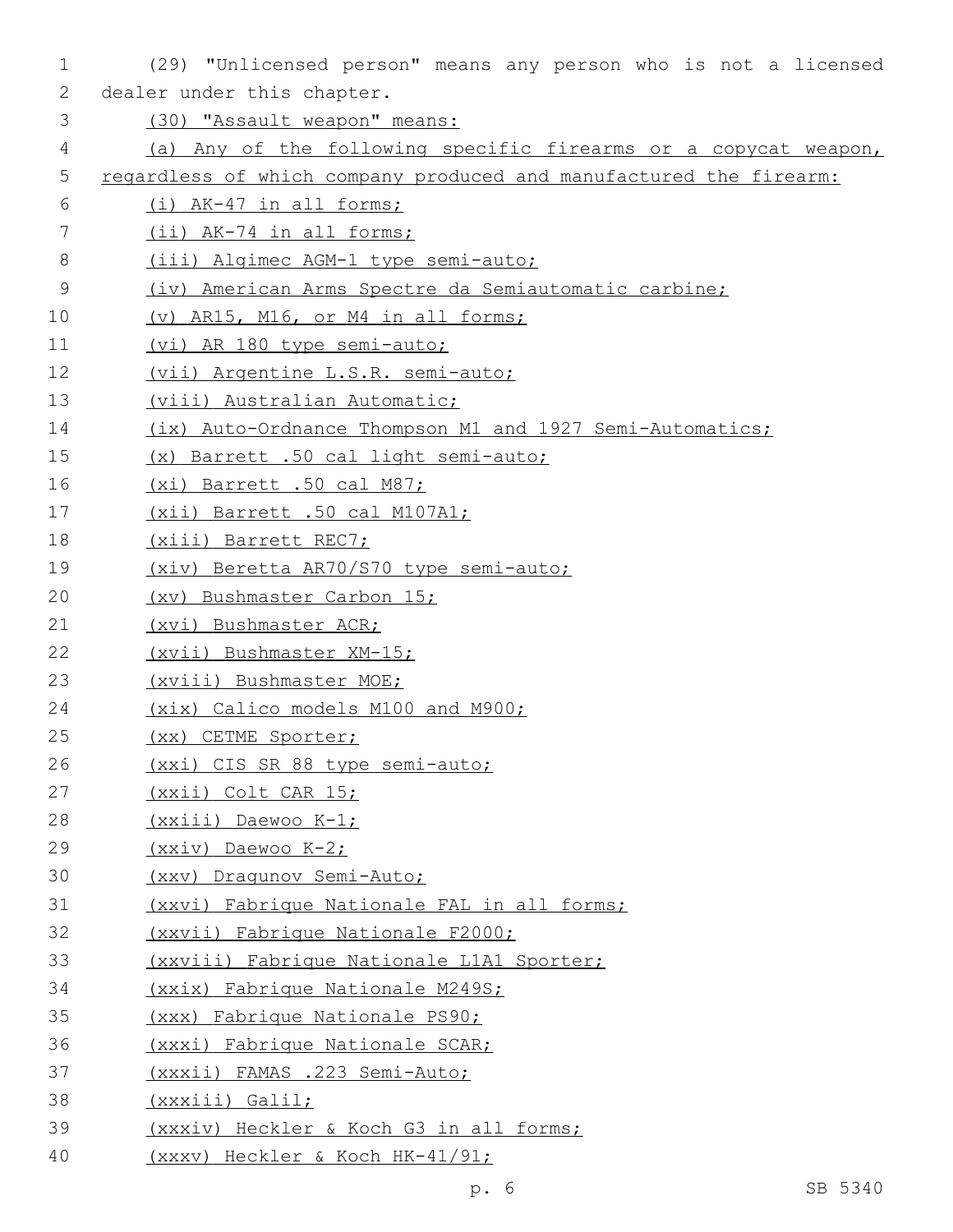| $\mathbf 1$ | (xxxvi) Heckler & Koch HK-43/93;                                     |
|-------------|----------------------------------------------------------------------|
| 2           | (xxxvii) Heckler & Koch HK94A2/3;                                    |
| 3           | (xxxviii) Heckler & Koch MP-5 in all forms;                          |
| 4           | (xxxix) Heckler & Koch PSG-1;                                        |
| 5           | (x1) Heckler & Koch SL8;                                             |
| 6           | (xli) Heckler & Koch UMP;                                            |
| 7           | (xlii) Manchester Arms Commando MK-45;                               |
| 8           | (xliii) Manchester Arms MK-9;                                        |
| 9           | $(xliv)$ SAR-4800;                                                   |
| 10          | (xlv) SIG AMT SG510 in all forms;                                    |
| 11          | (xlvi) SIG SG550 in all forms;                                       |
| $12 \,$     | (xlvii) SKS;                                                         |
| 13          | (xlviii) Spectre M4;                                                 |
| 14          | (xlix) Springfield Armory BM-59;                                     |
| 15          | (1) Springfield Armory G3;                                           |
| 16          | (li) Springfield Armory SAR-8;                                       |
| 17          | (lii) Springfield Armory SAR-48;                                     |
| 18          | (liii) Springfield Armory SAR-3;                                     |
| 19          | (liv) Springfield Armory M-21 Sniper;                                |
| 20          | (lv) Springfield Armory M1A;                                         |
| 21          | (lvi) Smith & Wesson M&P 15;                                         |
| 22          | (lvii) Sterling Mk 1;                                                |
| 23          | (lviii) Sterling Mk 6/7;                                             |
| 24          | (lix) Steyr AUG;                                                     |
| 25          | $(1x)$ TNW M230;                                                     |
| 26          | (1xi) FAMAS F11; or                                                  |
| 27          | (1xii) Uzi 9mm carbine/rifle;                                        |
| 28          | (b) A semiautomatic, centerfire, or rimfire rifle that has an        |
| 29          | overall length of less than thirty inches; or                        |
| 30          | (c) A conversion kit, part, or combination of parts, from which      |
| 31          | an assault weapon can be assembled if those parts are in the         |
| 32          | possession or under the control of the same person.                  |
| 33          | "Assault weapon" does not include antique firearms, any firearm      |
| 34          | that has been made permanently inoperable, any firearm that is       |
| 35          | manually operated by bolt, pump, lever, or slide action, or a pistol |
| 36          | that is not identified in (a) of this subsection and does not meet   |
| 37          | the description in subsection (31) of this section.                  |
| 38          | (31) "Copycat weapon" means a semiautomatic, centerfire firearm      |
| 39          | that has the capacity to accept a detachable magazine and has one or |
| 40          | more of the following:                                               |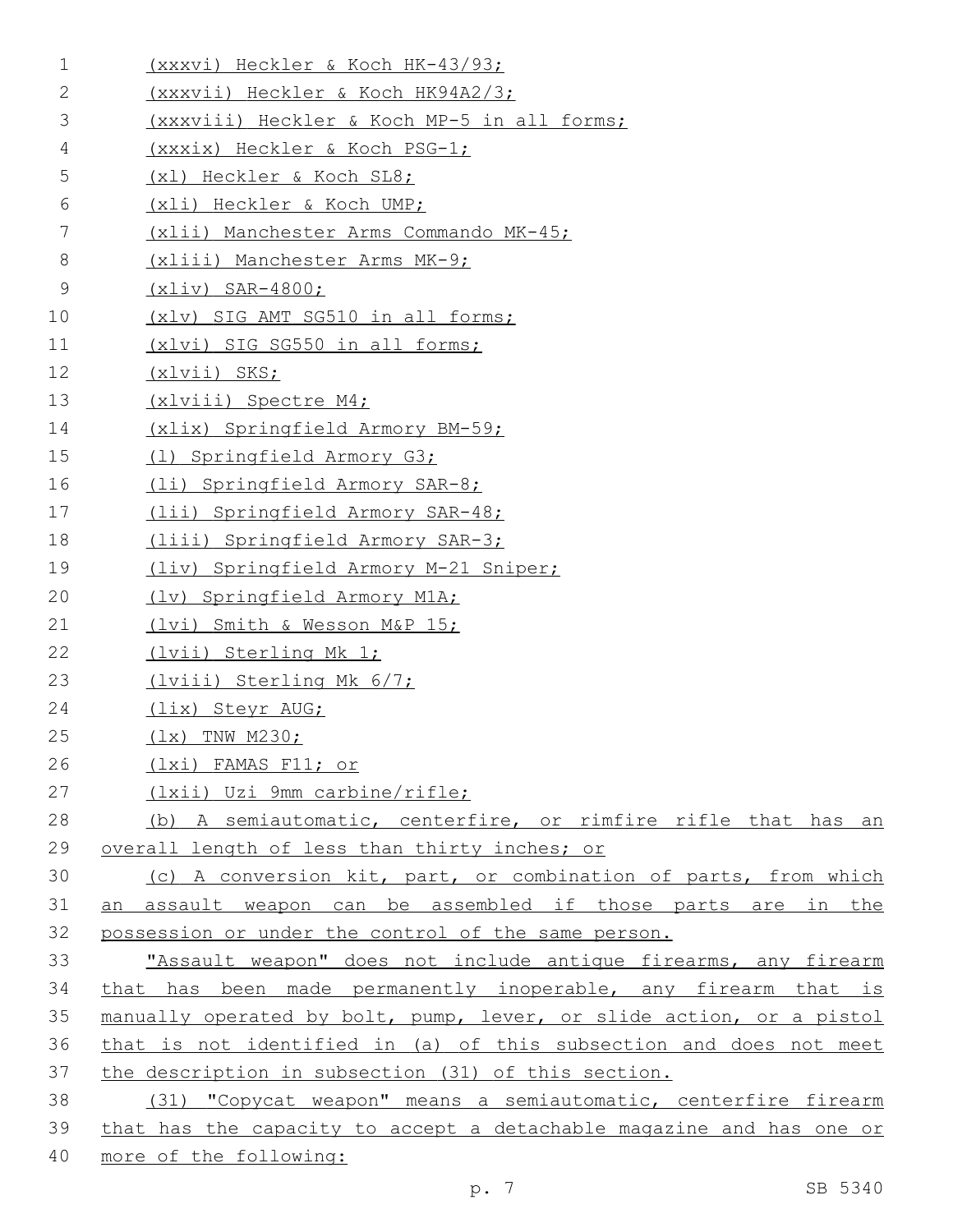| 1            | (a) A pistol grip that protrudes conspicuously beneath the action     |
|--------------|-----------------------------------------------------------------------|
| $\mathbf{2}$ | of the weapon, unless the firearm is a pistol as defined in this      |
| 3            | section;                                                              |
| 4            | (b) Thumbhole stock;                                                  |
| 5            | (c) Folding or telescoping stock;                                     |
| 6            | (d) Forward pistol, vertical, angled, or other grip designed for      |
| 7            | use by the nonfiring hand to improve control during a high rate of    |
| $\,8\,$      | fire;                                                                 |
| 9            | (e) Flash suppressor, flash quard, flash eliminator, flash hider,     |
| 10           | sound suppressor, silencer, or any item designed to reduce the visual |
| 11           | or audio signature of the firearm;                                    |
| 12           | (f) Muzzle brake, recoil compensator, or any item designed to be      |
| 13           | affixed to the barrel to reduce recoil or muzzle rise;                |
| 14           | (g) Threaded barrel designed to attach a flash suppressor, sound      |
| 15           | suppressor, muzzle break, or similar item; or                         |
| 16           | (h) Grenade launcher or flare launcher.                               |
| 17           | (32) "Detachable magazine" means an ammunition feeding device         |
| 18           | that can be loaded or unloaded while detached from a firearm and      |
| 19           | readily inserted into a firearm.                                      |
| 20           | (33) "Large capacity magazine" means an ammunition feeding device     |
| 21           | with the capacity to accept more than ten rounds of ammunition, or    |
| 22           | any conversion kit, part, or combination of parts, from which such a  |
| 23           | device can be assembled if those parts are in the possession or under |
| 24           | the control of the same person, but shall not be construed to include |
| 25           | any of the following:                                                 |
| 26           | An ammunition feeding device that has been permanently<br>(a)         |
| 27           | altered so that it cannot accommodate more than ten rounds of         |
| 28           | ammunition;                                                           |
| 29           | (b) A twenty-two caliber tube ammunition feeding device; or           |
| 30           | (c) A tubular magazine that is contained in a lever-action            |
| 31           | firearm.                                                              |
| 32           | (34) "Semiautomatic" means any firearm that uses a portion of the     |
| 33           | energy of a firing cartridge to extract the fired cartridge case and  |
| 34           | chamber the next round, and that requires a separate pull of the      |
| 35           | trigger to fire each cartridge.                                       |
| 36           | NEW SECTION. Sec. 2. A new section is added to chapter 9.41 RCW       |
| 37           | to read as follows:                                                   |

38 (1) No person in this state may manufacture, possess, distribute, 39 import, transfer, sell, offer for sale, purchase, or otherwise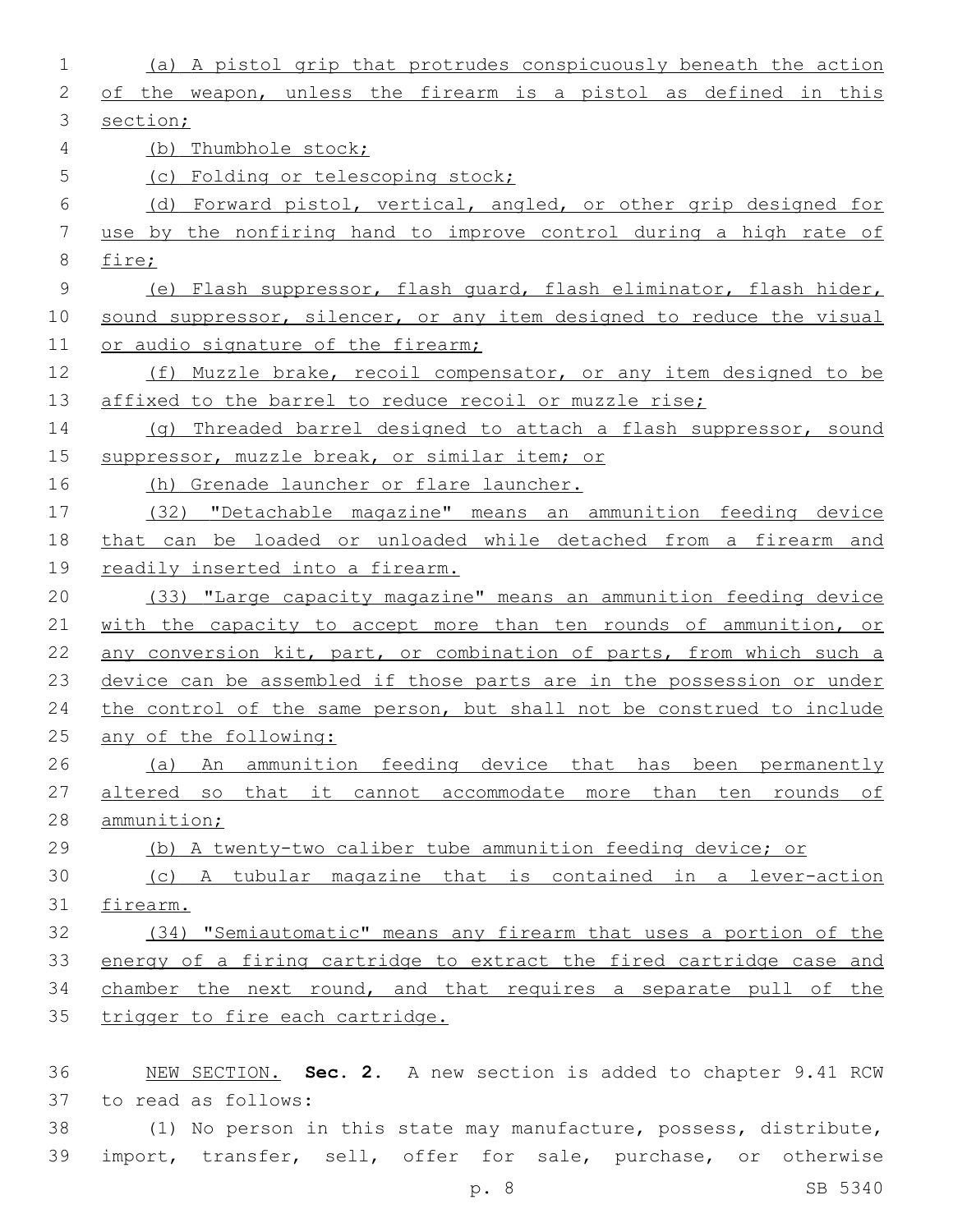transfer any assault weapon or large capacity magazine except as 2 authorized in this section.

 (2) Subsection (1) of this section does not apply to any of the following:4

 (a) The possession of an assault weapon or large capacity magazine by a person who legally possessed the assault weapon or large capacity magazine on the effective date of this section, or possession of an assault weapon or large capacity magazine by a person who, on or after the effective date of this section, acquires possession of the assault weapon or large capacity magazine by operation of law upon the death of the former owner who was in legal possession of the assault weapon or large capacity magazine, provided the person in possession of the assault weapon or large capacity magazine can establish such provenance. A person who legally possesses an assault weapon or large capacity magazine under this subsection (2)(a) may not sell or transfer the assault weapon to any other person in this state other than to a licensed dealer, to a federally licensed gun smith for the purpose of service or repair, or to a law enforcement agency for the purpose of permanently relinquishing the assault weapon or large capacity magazine;

 (b) Any government officer, agent, or employee, member of the armed forces of the United States or the state of Washington, or law enforcement officer, to the extent that such person is otherwise authorized to acquire or possess an assault weapon or large capacity magazine and does so while acting within the scope of his or her 26 duties;

27 (c) The manufacture, offering for sale, sale, importation, or transfer of an assault weapon or large capacity magazine by a licensed firearms manufacturer for the purposes of sale to any branch of the armed forces of the United States or the state of Washington, or to a law enforcement agency in this state for use by that agency 32 or its employees;

 (d) The possession, offering for sale, sale, importation, or transfer of an assault weapon or large capacity magazine by a dealer that is properly licensed under federal and state law for the purpose of sale to any branch of the armed forces of the United States or the state of Washington, or to a law enforcement agency in this state for 38 use by that agency or its employees for law enforcement purposes;

 (e) The possession, offering for sale, sale, importation, or transfer of an assault weapon or large capacity magazine by a dealer

p. 9 SB 5340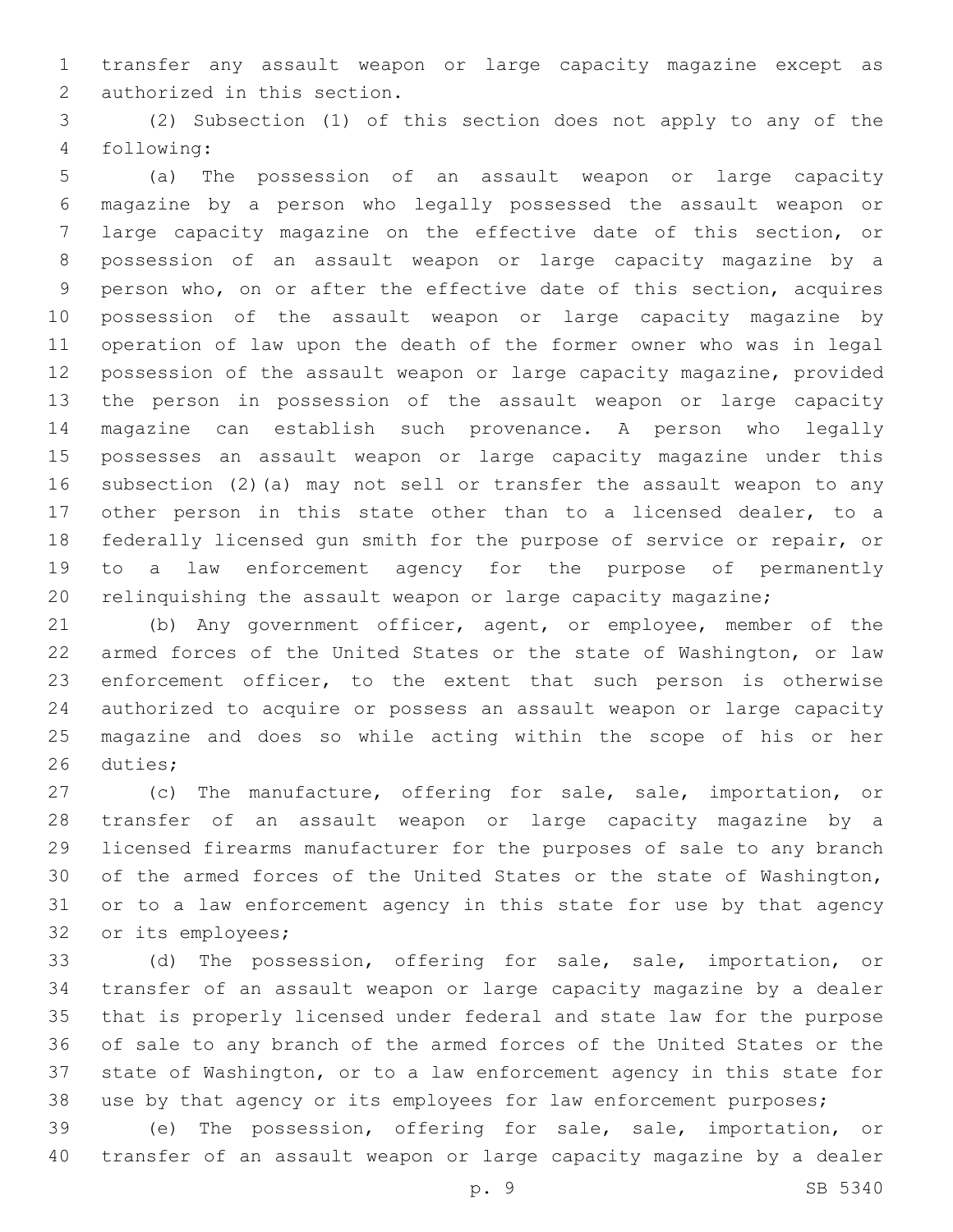that is properly licensed under federal and state law where the dealer acquires the assault weapon or large capacity magazine from a person legally authorized to possess or transfer the assault weapon or large capacity magazine under (a) of this subsection for the purpose of selling or transferring the assault weapon or large capacity magazine to a person who does not reside in this state;

 (f) The transfer to and possession of a legally possessed assault weapon or large capacity magazine by a federally licensed gunsmith for the purposes of service or repair, and the return of the assault 10 weapon or large capacity magazine to the lawful owner;

 (g) The possession, offering for sale, sale, importation, or transfer of an unloaded assault weapon for the purpose of permanently relinquishing it to a law enforcement agency in this state;

 (h) The importation or possession of an assault weapon or large capacity magazine for the purpose of lawfully participating in a sporting event officially sanctioned by a club or organization established in whole or in part for the purpose of sponsoring sport 18 shooting events;

 (i) The possession, importation, purchase, or transfer of an assault weapon or large capacity magazine by marshals, sheriffs, prison or jail wardens or their deputies, or other law enforcement officers of this or another state while acting within the scope of their duties, including such possession while not on duty, but specifically authorized by command staff and necessary for the 25 performance of such duties;

 (j) The possession of an assault weapon or large capacity magazine by law enforcement officers retired for service or physical disabilities, when the assault weapon or large capacity magazine in question was acquired as part of the officer's separation from 30 service;

 (k) Members of the armed forces of the United States or of the national guard or organized services, when on duty;

 (l) Officers or employees of the United States duly authorized to possess assault weapons or large capacity magazines;

 (m) Any persons lawfully engaged in shooting at a duly licensed, 36 lawfully operated shooting range; or

 (n) The possession or transfer of an unloaded assault weapon or large capacity magazine for the purpose of permanently relinquishing it to a law enforcement agency in this state. An assault weapon or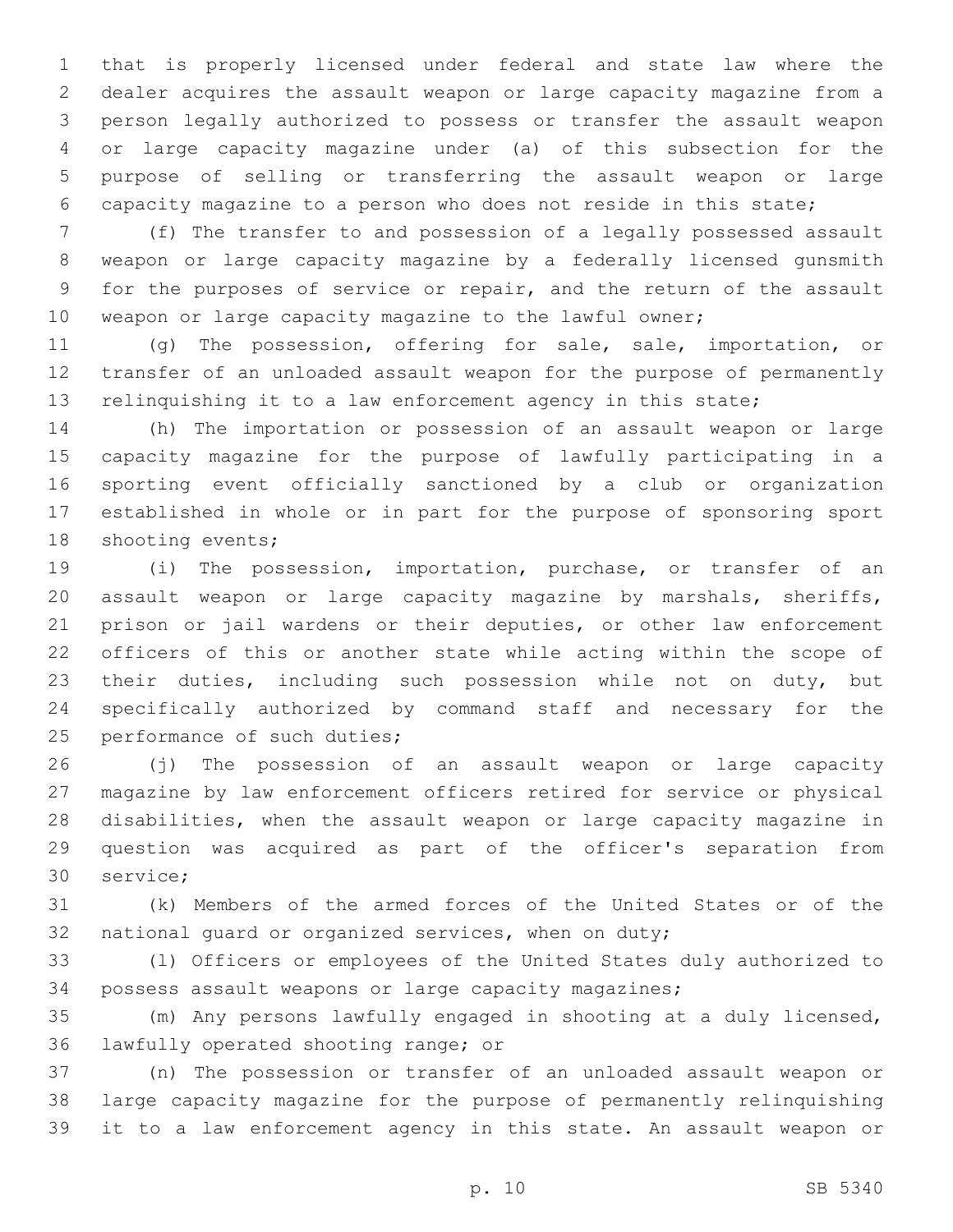large capacity magazine relinquished to a law enforcement agency 2 under this subsection must be destroyed.

 (3) In order to continue to possess an assault weapon or large capacity magazine that was legally possessed on the effective date of this section, the person possessing the assault weapon or large capacity magazine shall possess the assault weapon or large capacity magazine only on property owned or immediately controlled by the person, or while engaged in the legal use of the assault weapon or large capacity magazine at a duly licensed firing range, or while engaged in a lawful outdoor recreational activity such as hunting, or while traveling to or from either of these locations for the purpose of engaging in the legal use of the assault weapon or large capacity magazine, provided that the assault weapon or large capacity magazine is stored unloaded and in a separate locked container during 15 transport.

 (4) A person who violates this section is guilty of a class C 17 felony punishable under chapter 9A.20 RCW.

 NEW SECTION. **Sec. 3.** A new section is added to chapter 9.41 RCW 19 to read as follows:

 (1) Except as provided in subsection (2) of this section, a 21 person shall not:

(a) Transport an assault weapon into Washington state; or

 (b) Possess, sell, offer to sell, transfer, purchase, or receive 24 an assault weapon.

 (2)(a) A person who lawfully possessed, has a purchase order for, or completed an application to purchase an assault weapon before January 1, 2020, and who has registered the assault weapon with the 28 Washington state patrol may:

(i) Continue to possess and transport the assault weapon; or

 (ii) While carrying a court order requiring the surrender of the assault weapon, transport the assault weapon directly to a law enforcement unit, barracks, or station if the person has notified the law enforcement unit, barracks, or station that the person is transporting the assault weapon in accordance with a court order and 35 the assault weapon is unloaded.

 (b) A licensed firearms dealer may continue to possess, sell, offer for sale, or transfer an assault weapon or a copycat weapon that the licensed firearms dealer lawfully possessed on or before 39 January 1, 2020.